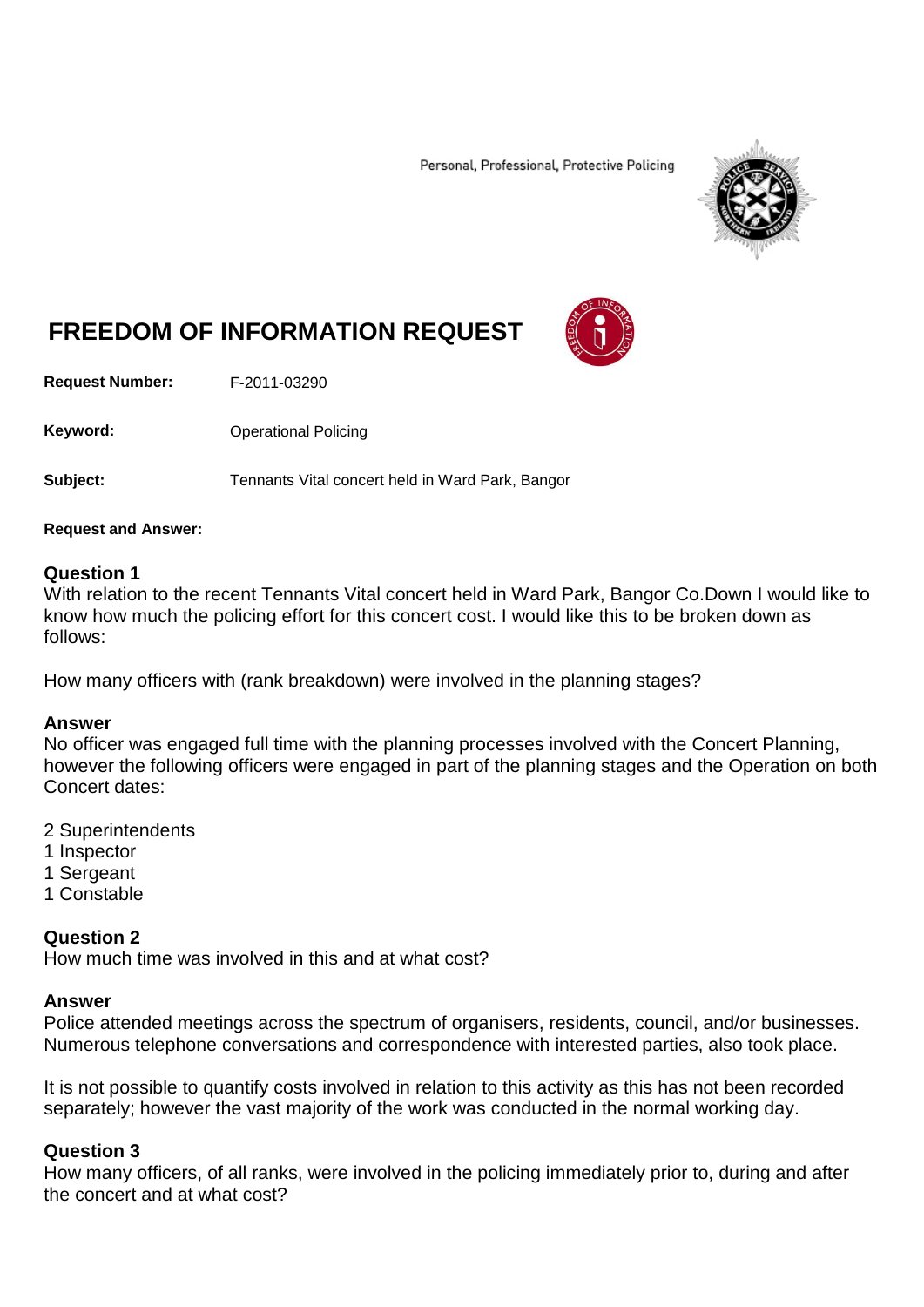#### **Answer**

154 Police Officers and Civilian Staff were involved in the policing immediately prior to, during and after the concert, at a costing of £43,350 in Police overtime over the two nights.

#### **Question 4**

How many officers and aircraft from the Air Support (ASU) unit were involved?

## **Answer**

6 Police Officers and 3 aircraft were utilised over the 2 days.

### **Question 5**

How long was the ASU involved?

### **Answer**

6 hours and 20 minutes over a 2 day period.

## **Question 6**

What were the staff costs for this operation?

## **Question 7**

What were the aircrafts operating costs?

### **Answer**

The total cost relating to staff, pilot and aircraft was £9,625.

### **Question 8**

Were any arrests, directly or indirectly related to the concert, made for: Public order offences.

#### **Answer**

Yes.

**Question 9** Drunk and disorderly offences.

#### **Answer**

Yes.

**Question 10** Driving whist under the influence of alcohol or drugs.

**Answer** No.

**Question 11** Any other offences not mentioned above.

## **Answer**

Yes.

## **Question 12**

Taking all of the above into account, where did the money to pay for all of this come from?